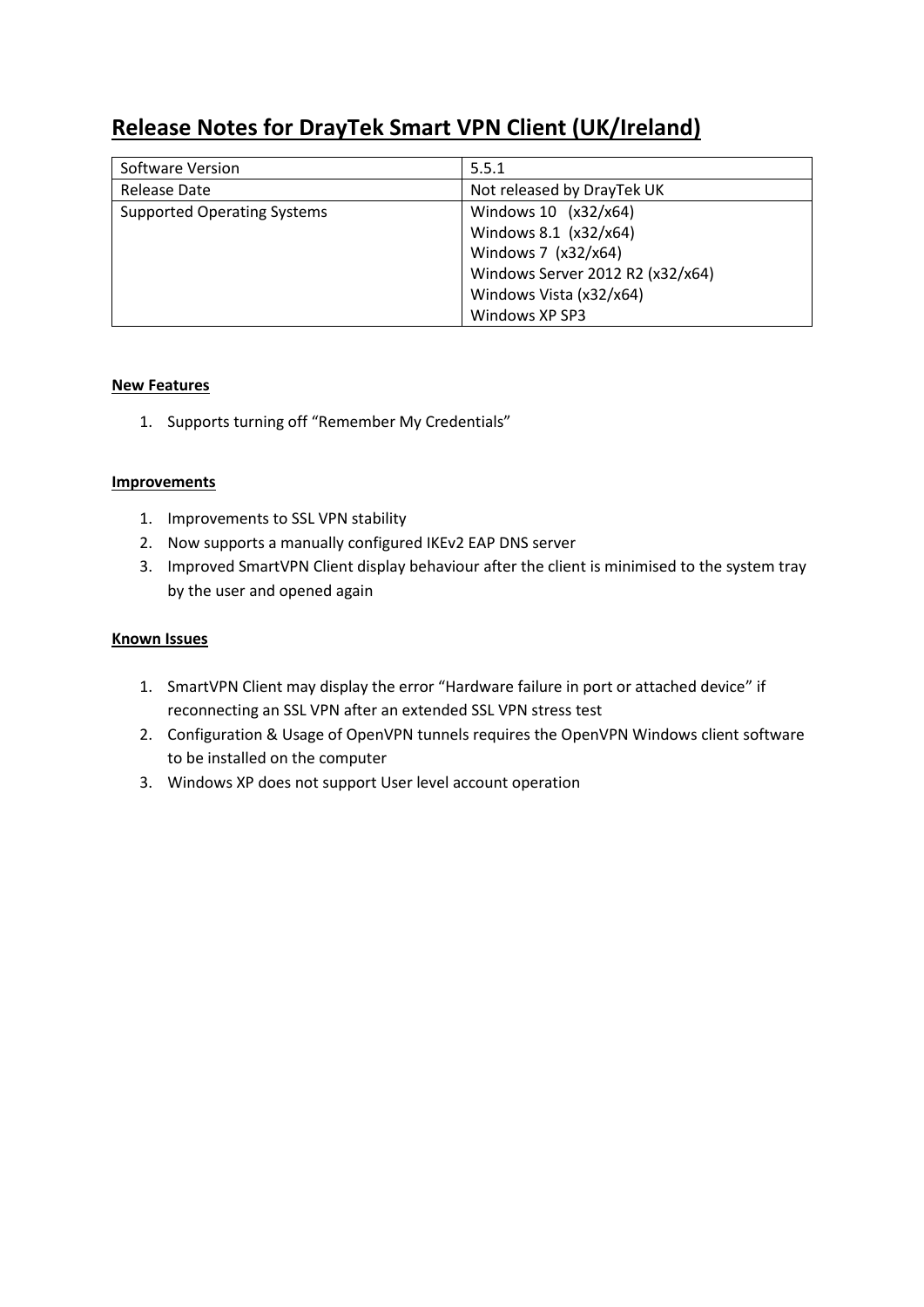| Software Version                   | 5.5.0                            |
|------------------------------------|----------------------------------|
| Release Date                       | 17 <sup>th</sup> July 2021       |
| <b>Supported Operating Systems</b> | Windows 10 (x32/x64)             |
|                                    | Windows 8.1 (x32/x64)            |
|                                    | Windows 7 (x32/x64)              |
|                                    | Windows Server 2012 R2 (x32/x64) |
|                                    | Windows Vista (x32/x64)          |
|                                    | Windows XP SP3                   |

1. Support for Wireguard VPN, in combination with Vigor 2962/3910 4.3.1 firmware Requires that the Wireguard VPN client software be installed on the same PC, before Wireguard tunnels can be configured and established

#### **Improvements**

1. Added Ping to Keepalive option for use with IKEv2 EAP VPN tunnels

- 1. SmartVPN Client may stop responding when performing a long-term performance test with an SSL VPN tunnel connected through a wireless network connection
- 2. Configuration & Usage of OpenVPN tunnels requires the OpenVPN Windows client software to be installed on the computer
- 3. Windows XP does not support User level account operation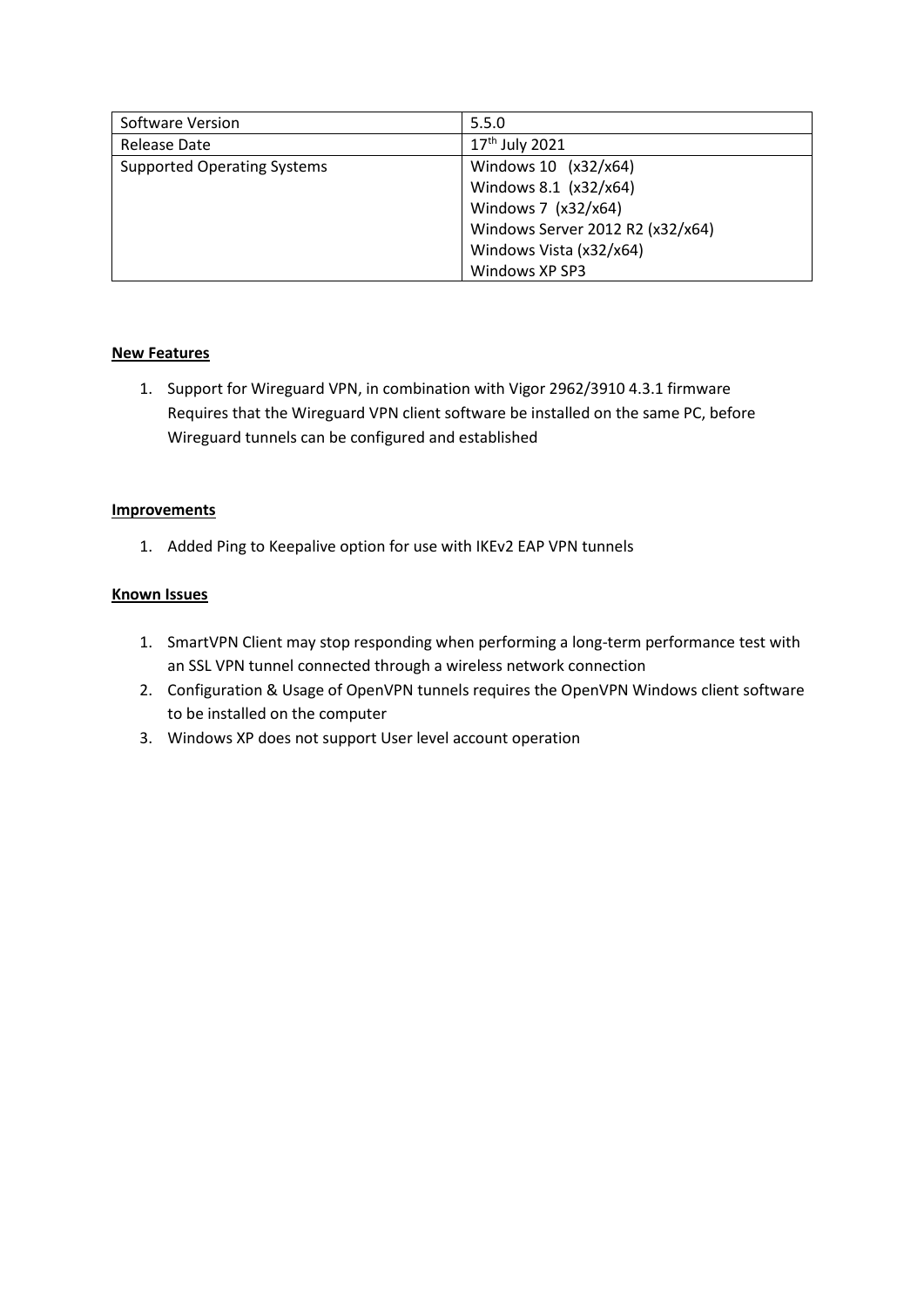| Software Version                   | 5.4.1                            |
|------------------------------------|----------------------------------|
| Release Date                       | 24 <sup>th</sup> November 2020   |
| <b>Supported Operating Systems</b> | Windows 10 (x32/x64)             |
|                                    | Windows 8.1 (x32/x64)            |
|                                    | Windows 7 (x32/x64)              |
|                                    | Windows Server 2012 R2 (x32/x64) |
|                                    | Windows Vista (x32/x64)          |
|                                    | Windows XP SP3                   |

(None)

### **Improvements**

- 1. Improvements to the procedure of saving settings
- 2. The log file path would differ on some computers
- 3. Some profiles could not be imported after Windows Update

- 1. SmartVPN Client may stop responding when performing a long-term performance test with an SSL VPN tunnel connected through a wireless network connection
- 2. Configuration & Usage of OpenVPN tunnels requires the OpenVPN Windows client software to be installed on the computer
- 3. Windows XP does not support User level account operation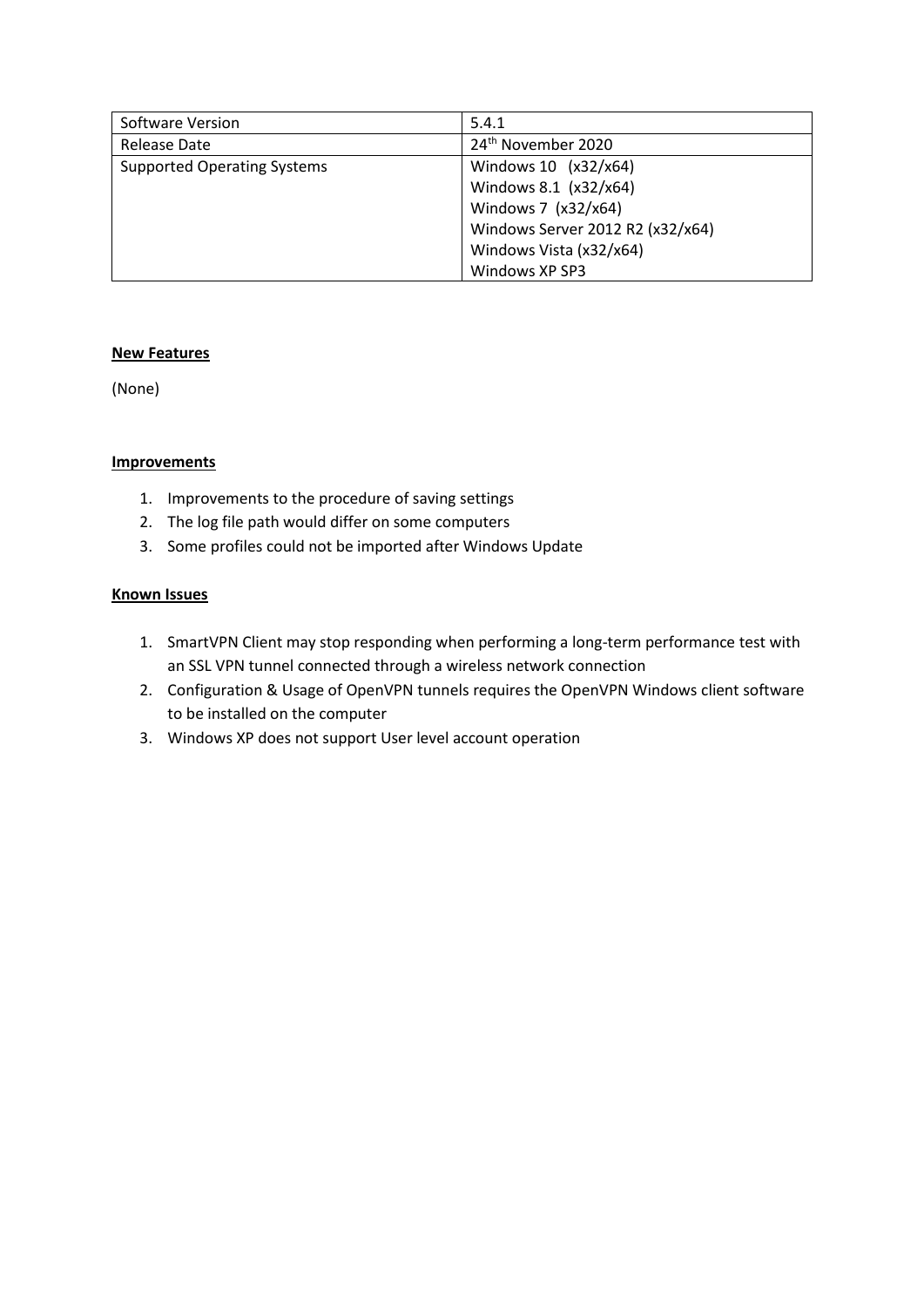| Software Version                   | 5.4.0                            |
|------------------------------------|----------------------------------|
| Release Date                       | $10th$ June 2020                 |
| <b>Supported Operating Systems</b> | Windows 10 (x32/x64)             |
|                                    | Windows 8.1 (x32/x64)            |
|                                    | Windows 7 (x32/x64)              |
|                                    | Windows Server 2012 R2 (x32/x64) |
|                                    | Windows Vista (x32/x64)          |
|                                    | Windows XP SP3                   |

(None)

#### **Improvements**

- 1. Improvements to SSL VPN tunnel stability with Windows 10
- 2. Increased SSL VPN download performance
- 3. Improved some translations for Portuguese language setting
- 4. Some text was not displayed correct when selecting IPsec encryption type
- 5. Resolved a problem with icon display when editing VPN profiles
- 6. Improvements to management of SmartVPN configuration files
- 7. The "Enable NetBIOS over TCP/IP" option could not be enabled for PPTP tunnels

- 1. SmartVPN client may stop responding when performing a long-term performance test with an SSL VPN tunnel connected through a wireless network connection
- 2. Configuration & Usage of OpenVPN tunnels requires the OpenVPN Windows client software to be installed on the computer
- 3. Windows XP does not support User level account operation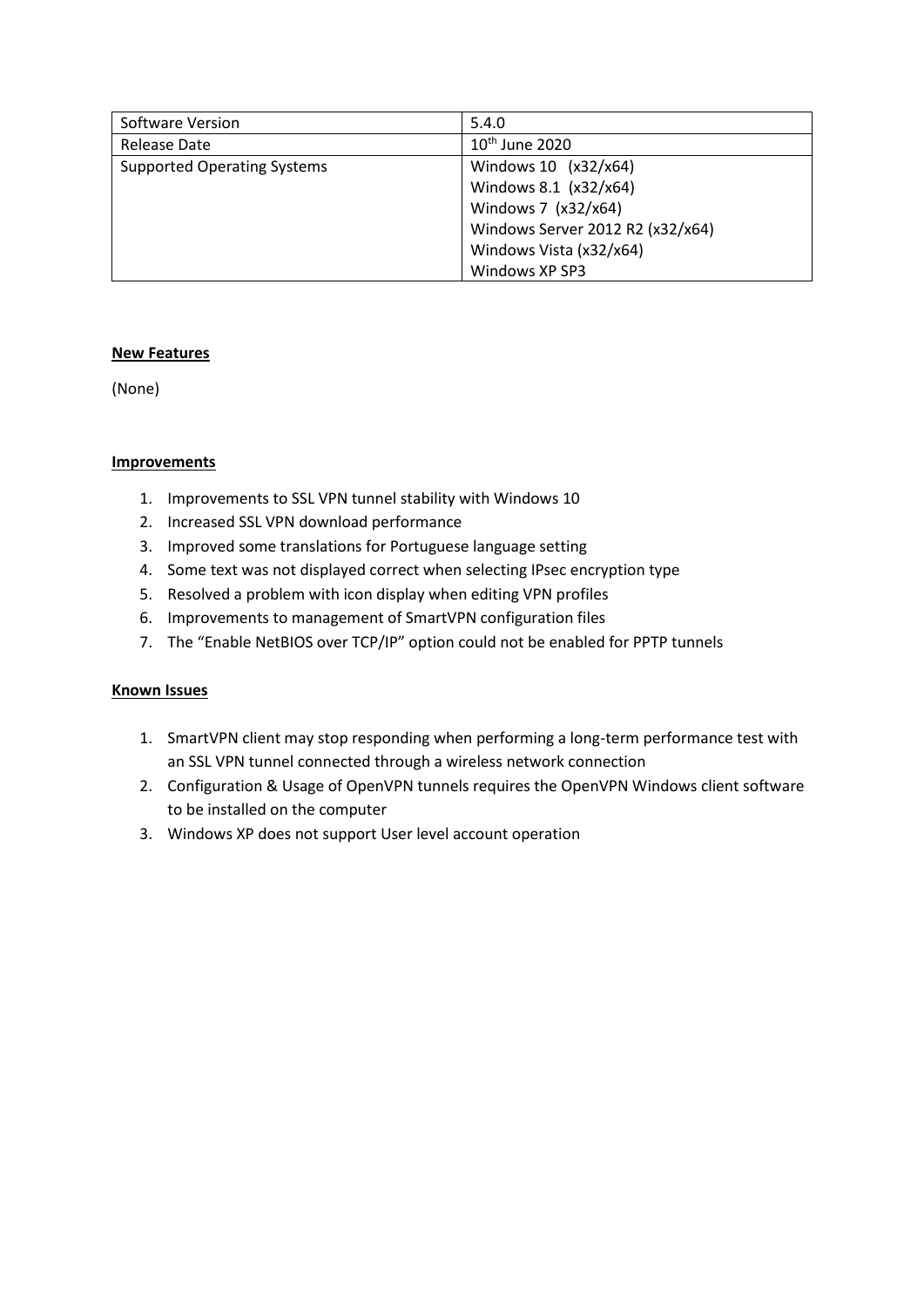| Software Version                   | 5.3.1                            |
|------------------------------------|----------------------------------|
| Release Date                       | 24th April 2020                  |
| <b>Supported Operating Systems</b> | Windows 10 (x32/x64)             |
|                                    | Windows 8.1 (x32/x64)            |
|                                    | Windows 7 (x32/x64)              |
|                                    | Windows Server 2012 R2 (x32/x64) |
|                                    | Windows Vista (x32/x64)          |
|                                    | Windows XP SP3                   |

(None)

#### **Improvements**

- 1. Fast SSL mode is now enabled by default for SSL VPN tunnels for increased performance
- 2. Username and Passwords can now be up to 128 characters in length
- 3. Improved some translations for German and Polish language settings
- 4. Resolved an issue that could cause VPN profile information to be lost in some circumstances
- 5. Improved L2TP over IPsec compatibility with Windows 7 operating system

- 1. Configuration & Usage of OpenVPN tunnels requires the OpenVPN Windows client software to be installed on the computer
- 2. Windows XP does not support User level account operation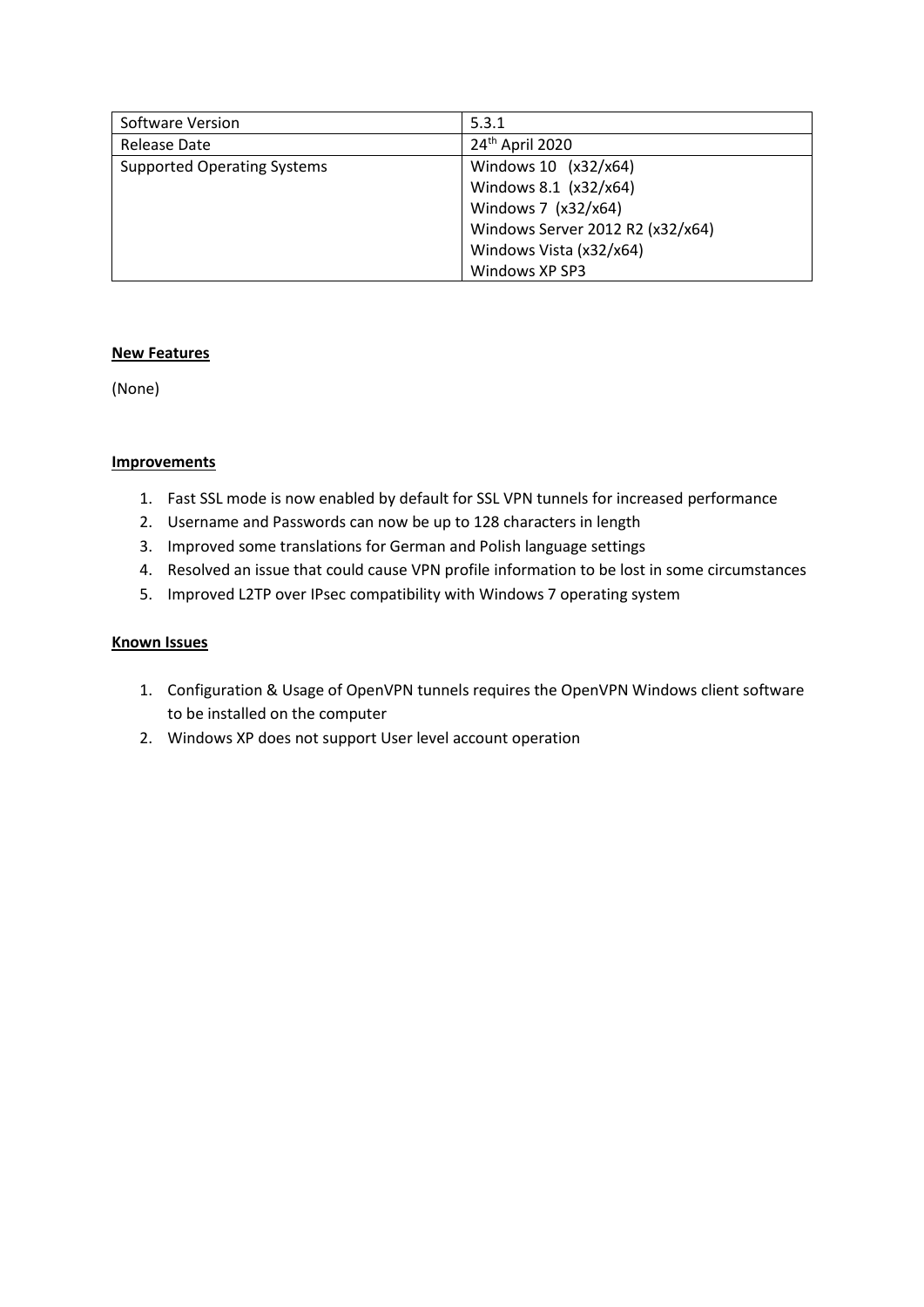| Software Version                   | 5.3.0                            |
|------------------------------------|----------------------------------|
| Release Date                       | 20th September 2019              |
| <b>Supported Operating Systems</b> | Windows 10 (x32/x64)             |
|                                    | Windows 8.1 (x32/x64)            |
|                                    | Windows 7 (x32/x64)              |
|                                    | Windows Server 2012 R2 (x32/x64) |
|                                    | Windows Vista (x32/x64)          |
|                                    | Windows XP SP3                   |

- 1. Support for DrayTek VPN Matcher service for OpenVPN tunnels:
	- a. Helps VPN clients connect to a DrayTek VPN router that connects to the Internet through a firewall or additional NAT router without port forwarding, which would not otherwise be able to accept VPN connections
	- b. Suitable for usage with Cone NAT environments
- 2. IKEv2 EAP VPN tunnels now support Mobile One-Time Password (MOTP) authentication

# **Improvements**

- 1. Improvements to the SmartVPN service initialisation method in Windows
- 2. Configuration file for DrayTek SmartVPN client is now fully encrypted
- 3. Improvements to the Statistics window for OpenVPN tunnels
- 4. "IKEv2" is now referred to in the SmartVPN client as "IKEv2 EAP"
- 5. Improved compatibility with Windows XP
- 6. SmartVPN client could not establish a VPN tunnel if the Windows user account directory name contained some non-alphanumeric characters
- 7. Improved how the application is displayed in Windows "Programs and Features" / "App & features" control panels

- 1. Configuration & Usage of OpenVPN tunnels requires the OpenVPN Windows client software to be installed on the computer
- 2. Windows XP does not support User level account operation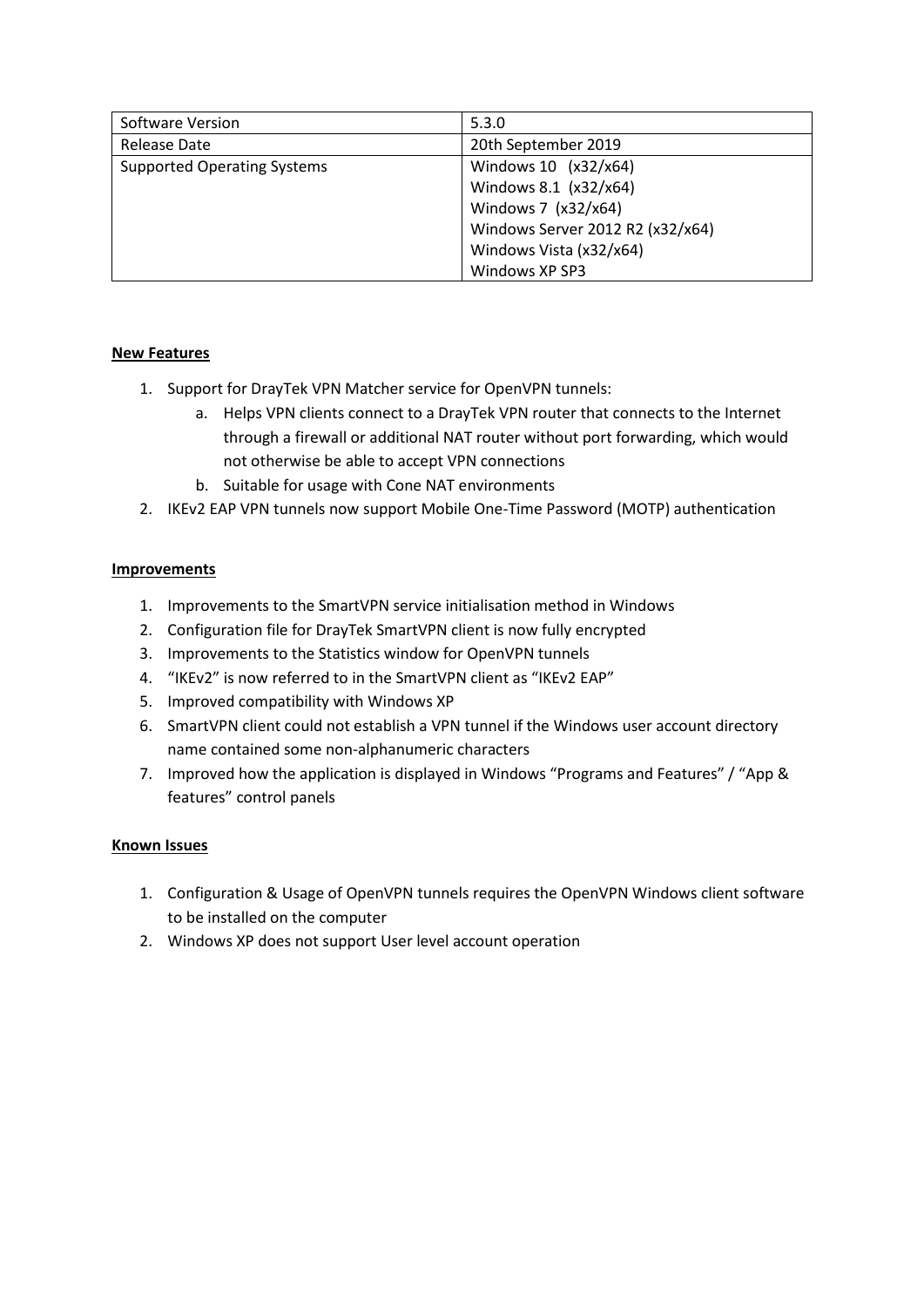| Software Version                   | 5.2.0                            |
|------------------------------------|----------------------------------|
| Release Date                       | 20th September 2019              |
| <b>Supported Operating Systems</b> | Windows 10 (x32/x64)             |
|                                    | Windows 8.1 (x32/x64)            |
|                                    | Windows 7 (x32/x64)              |
|                                    | Windows Server 2012 R2 (x32/x64) |
|                                    | Windows Vista (x32/x64)          |
|                                    | Windows XP SP3                   |

- 1. OpenVPN is now supported (Windows 7 and later). Make sure that the OpenVPN Client is pre-installed on your computer
- 2. OpenVPN 'ovpn' config files are supported
- 3. Support of the export / import SmartVPN profiles added

### **Improvements**

(None)

#### **Known Issues**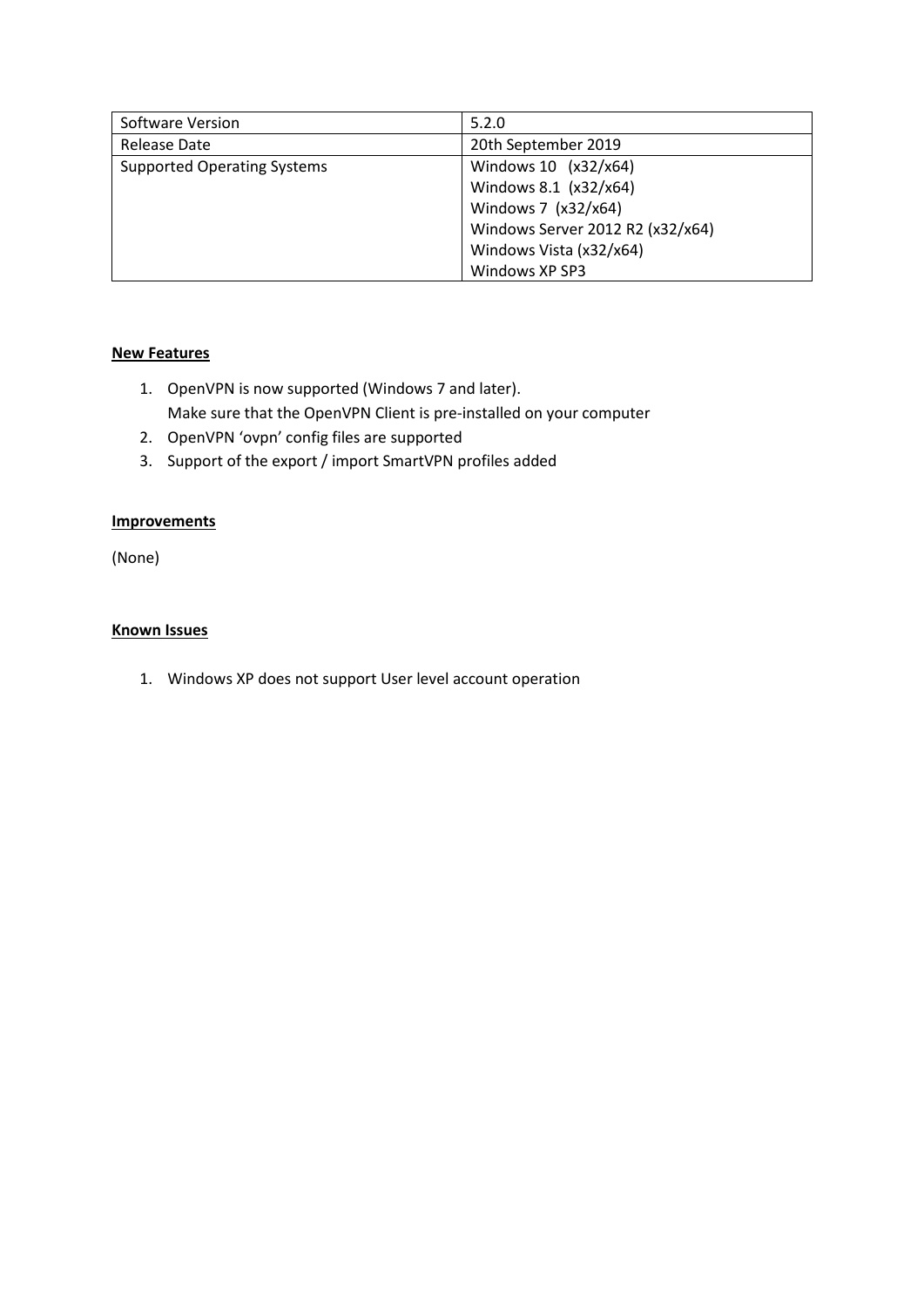| Software Version                   | 5.1.0                            |
|------------------------------------|----------------------------------|
| Release Date                       | <b>NA</b>                        |
| <b>Supported Operating Systems</b> | Windows 10 (x32/x64)             |
|                                    | Windows 8.1 (x32/x64)            |
|                                    | Windows 7 (x32/x64)              |
|                                    | Windows Server 2012 R2 (x32/x64) |
|                                    | Windows Vista (x32/x64)          |
|                                    | Windows XP SP3                   |

(None)

### **Improvements**

- 1. IKEv2 EAP tunnel support for Windows 10
- 2. VPN server port setup for SSL tunnel
- 3. Credential settings mechanism improved
- 4. Fast SSL is set to disabled by default
- 5. 'View Log' added to the taskbar context menu
- 6. 'Connect / Disconnect' added to the taskbar context menu
- 7. Active Profile can be selected when using 'Auto run when system start up' feature
- 8. An error could occur when 'Display Scale' was set to 125%
- 9. In some circumstances Windows would not shutdown properly while SSL tunnel was up
- 10. Display of the L2TP over IPsec profile settings improved

### **Known Issues**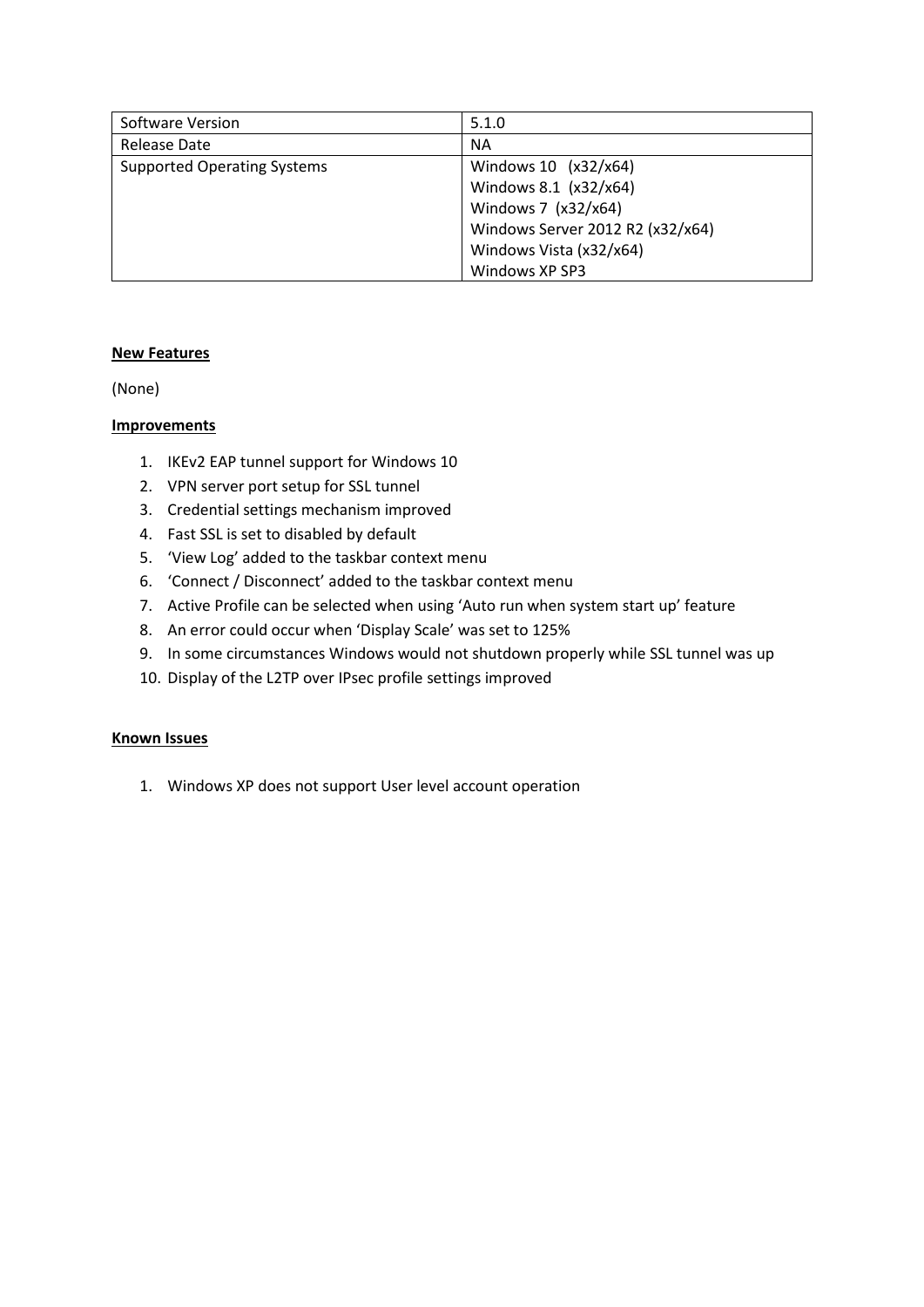| Software Version                   | 5.0.2                            |
|------------------------------------|----------------------------------|
| <b>Release Date</b>                | 28 <sup>th</sup> May 2019        |
| <b>Supported Operating Systems</b> | Windows 10 (x32/x64)             |
|                                    | Windows 8.1 (x32/x64)            |
|                                    | Windows 7 (x32/x64)              |
|                                    | Windows Server 2012 R2 (x32/x64) |
|                                    | Windows Vista (x32/x64)          |
|                                    | Windows XP SP3                   |

(None)

### **Improvements**

1. Improved Smart VPN Client application launch behaviour with Windows 10 version 1809 and later. The Smart VPN Client window sometimes did not appear with this version of Windows

#### **Known Issues**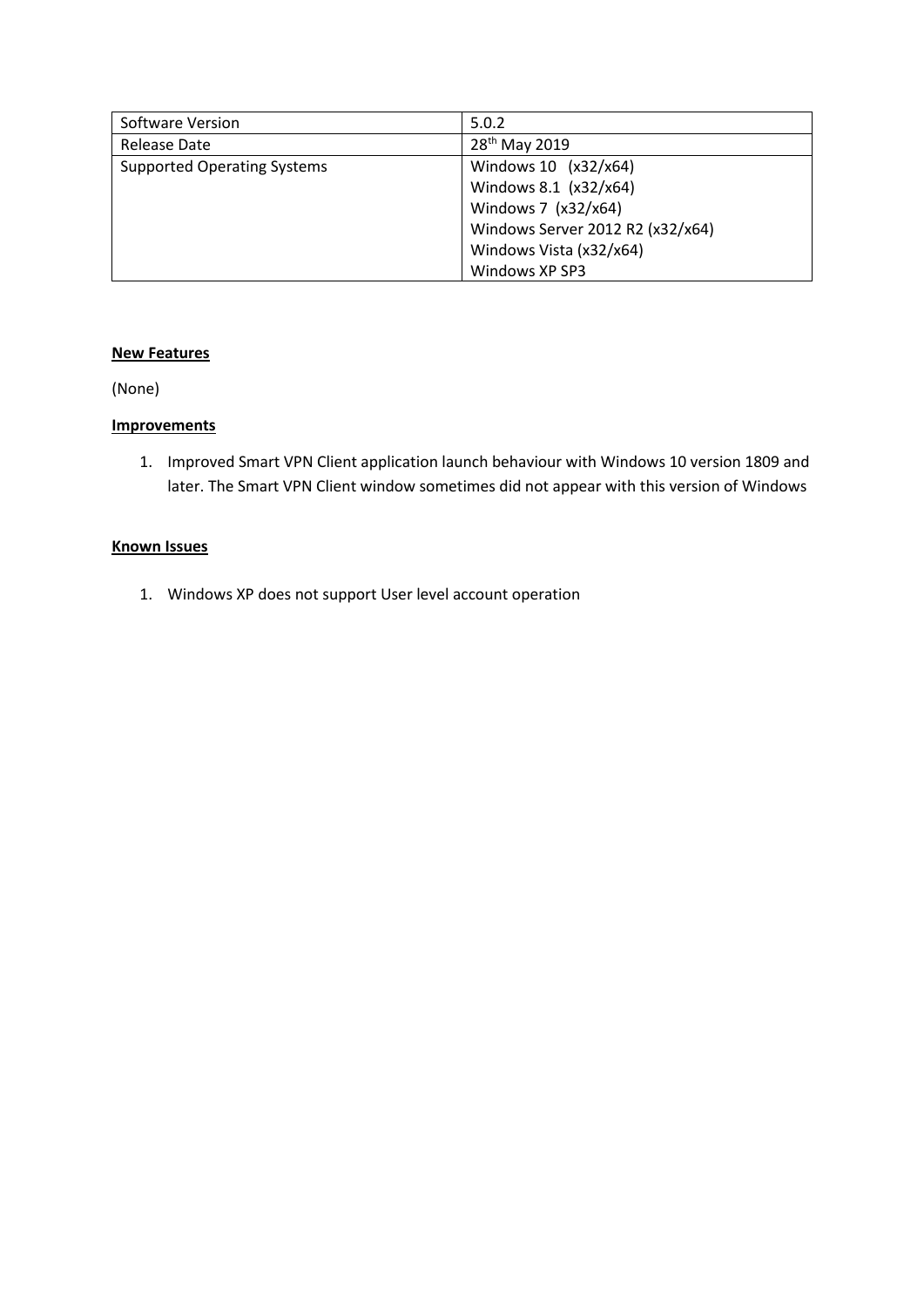| Software Version                   | 5.0.1                            |
|------------------------------------|----------------------------------|
| Release Date                       | $18th$ March 2019                |
| <b>Supported Operating Systems</b> | Windows 10 (x32/x64)             |
|                                    | Windows 8.1 (x32/x64)            |
|                                    | Windows 7 (x32/x64)              |
|                                    | Windows Server 2012 R2 (x32/x64) |
|                                    | Windows Vista (x32/x64)          |
|                                    | Windows XP SP3                   |

#### **Important Note for Windows 10 Users**

Smart VPN Client 5.0.1 installs an updated VPPP driver to improve compatibility with Windows 10. If upgrading from DrayTek Smart VPN 5.0.0, uninstall the Smart VPN Client 5.0.0 to ensure that the previous VPPP driver is removed correctly.

- **IMPORTANT:** During the uninstallation, choose **No** when asked if you want to **'remove all user files (such as LOG and Config files)** ' to keep the existing VPN config & log files so that they can be used with DrayTek Smart VPN Client 5.0.1:



Once Smart VPN Client 5.0.0 has been uninstalled, install Smart VPN Client 5.0.1.

# **New Features**

(None)

# **Improvements**

- 1. Support for French, Polish and Italian languages
- 2. Updated VPPP driver signing method to improve compatibility with Windows 10
- 3. An incorrect warning notification could be displayed for local & remote network address conflicts
- 4. After creating a VPN profile, Smart VPN now jumps to the Connection tab
- 5. Updated icons to match mobile versions of Smart VPN client

#### **Known Issues**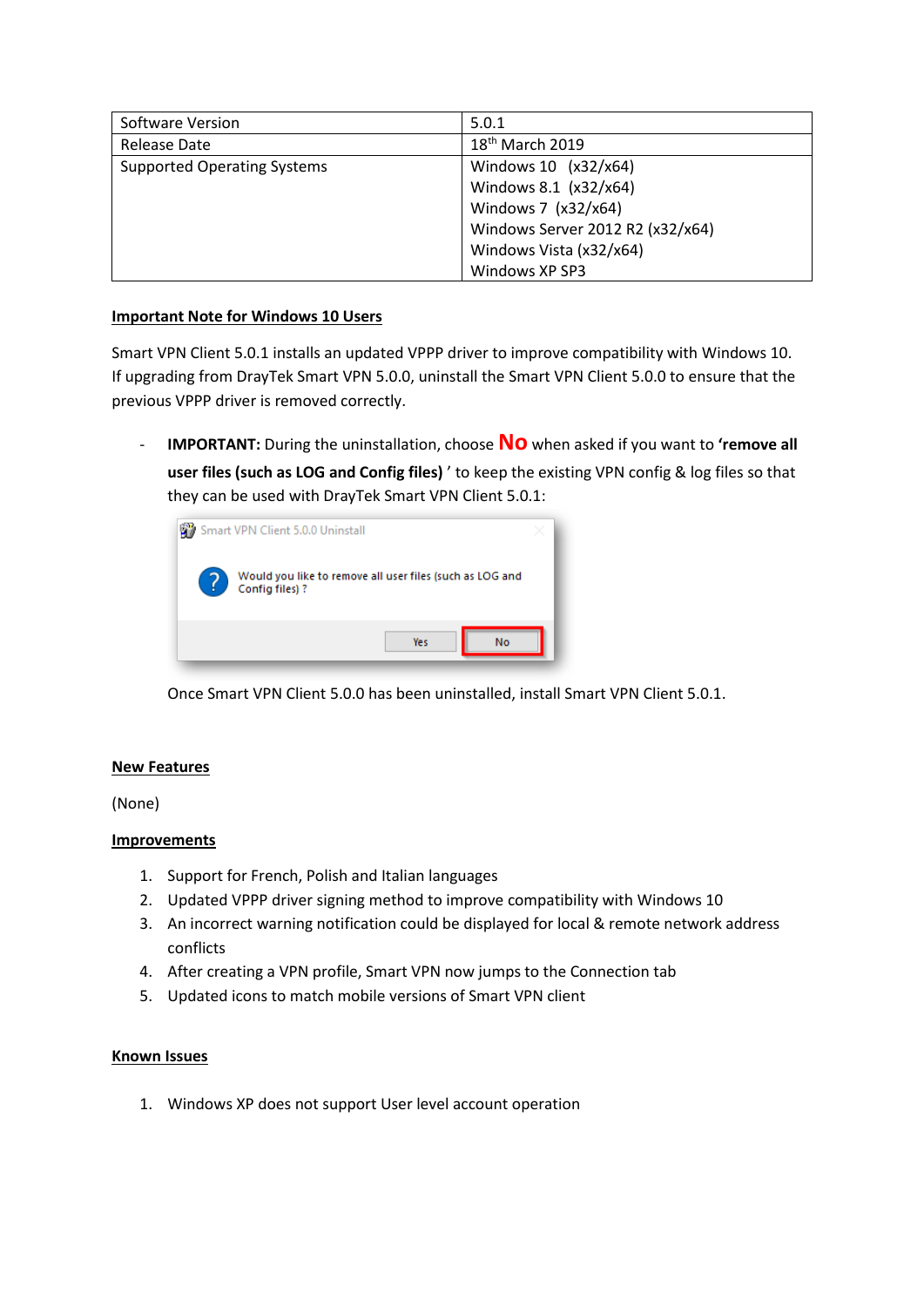| Software Version                   | 5.0.0                            |
|------------------------------------|----------------------------------|
| Release Date                       | 10 <sup>th</sup> September 2018  |
| <b>Supported Operating Systems</b> | Windows 10 (x32/x64)             |
|                                    | Windows 8.1 (x32/x64)            |
|                                    | Windows 7 (x32/x64)              |
|                                    | Windows Server 2012 R2 (x32/x64) |
|                                    | Windows Vista (x32/x64)          |
|                                    | Windows XP SP3                   |

- 1. New interface design to simplify and optimise the user experience with three sections:
	- i. **Connection** Connect & disconnect selected VPN profile and view VPN status
		- ii. **Profiles** Manage VPN profiles
		- iii. **Settings** Configure SmartVPN application settings

# **Improvements**

- 1. Two display themes available in the Settings menu Light & Dark
- 2. Profile configuration is now performed from a single menu with IP settings & advanced VPN settings configurable by clicking on the "IP Property" and "Advanced Options" headings
- 3. Automatic detection of the same local and remote subnet, if this occurs, SmartVPN will prompt to add more subnet settings to access remote servers
- 4. SmartVPN no longer allows two VPN profiles to be configured with the same name
- 5. SSL VPN tunnel could not connect if Server Certificate Authentication was enabled
- 6. Support for English, Traditional Chinese, Simplified Chinese, German and Portuguese languages

# **Known Issues**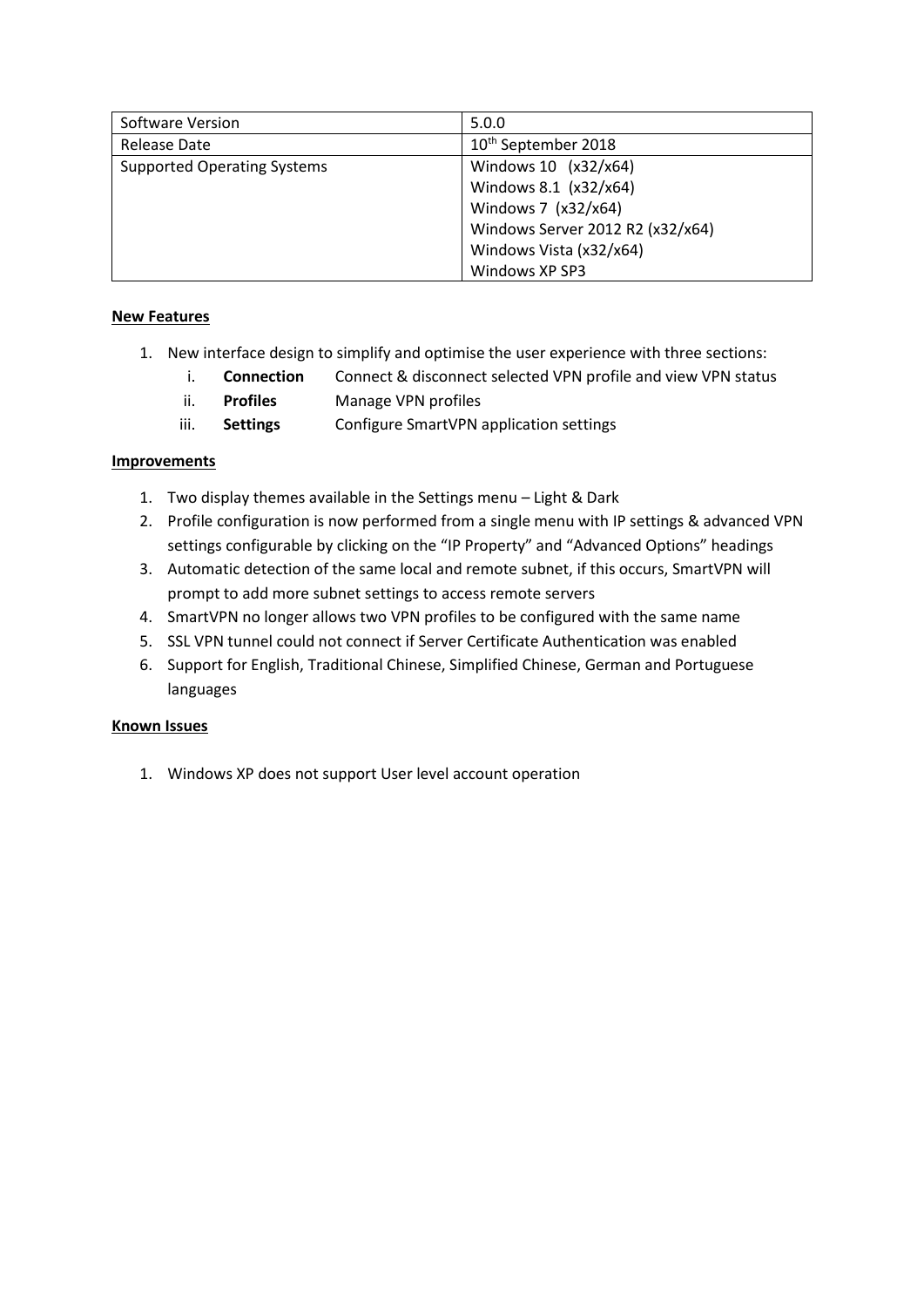| Software Version                   | 4.3.4                            |
|------------------------------------|----------------------------------|
| Release Date                       | $4th$ May 2018                   |
| <b>Supported Operating Systems</b> | Windows 10 (x32/x64)             |
|                                    | Windows 8.1 (x32/x64)            |
|                                    | Windows 7 (x32/x64)              |
|                                    | Windows Server 2012 R2 (x32/x64) |
|                                    | Windows Vista (x32/x64)          |
|                                    | Windows XP SP3                   |

1. User level accounts in Windows can now operate the DrayTek Smart VPN Client. DrayTek Smart VPN Client requires Administrator privileges for installation

#### **Improvements**

(None)

# **Known Issues**

1. Windows XP does not support User level account operation

| Software Version                   | 4.3.3.3                          |
|------------------------------------|----------------------------------|
| Release Date                       | 30 <sup>th</sup> November 2016   |
| <b>Supported Operating Systems</b> | Windows 10 (x32/x64)             |
|                                    | Windows 8.1 (x32/x64)            |
|                                    | Windows 7 (x32/x64)              |
|                                    | Windows Server 2012 R2 (x32/x64) |
|                                    | Windows Vista (x32/x64)          |
|                                    | Windows XP SP3                   |

### **New Features**

1. Support for Windows Server 2012 R2

#### **Improvements**

1. L2TP over IPsec tunnel could not be established with Windows 10

#### **Known Issues**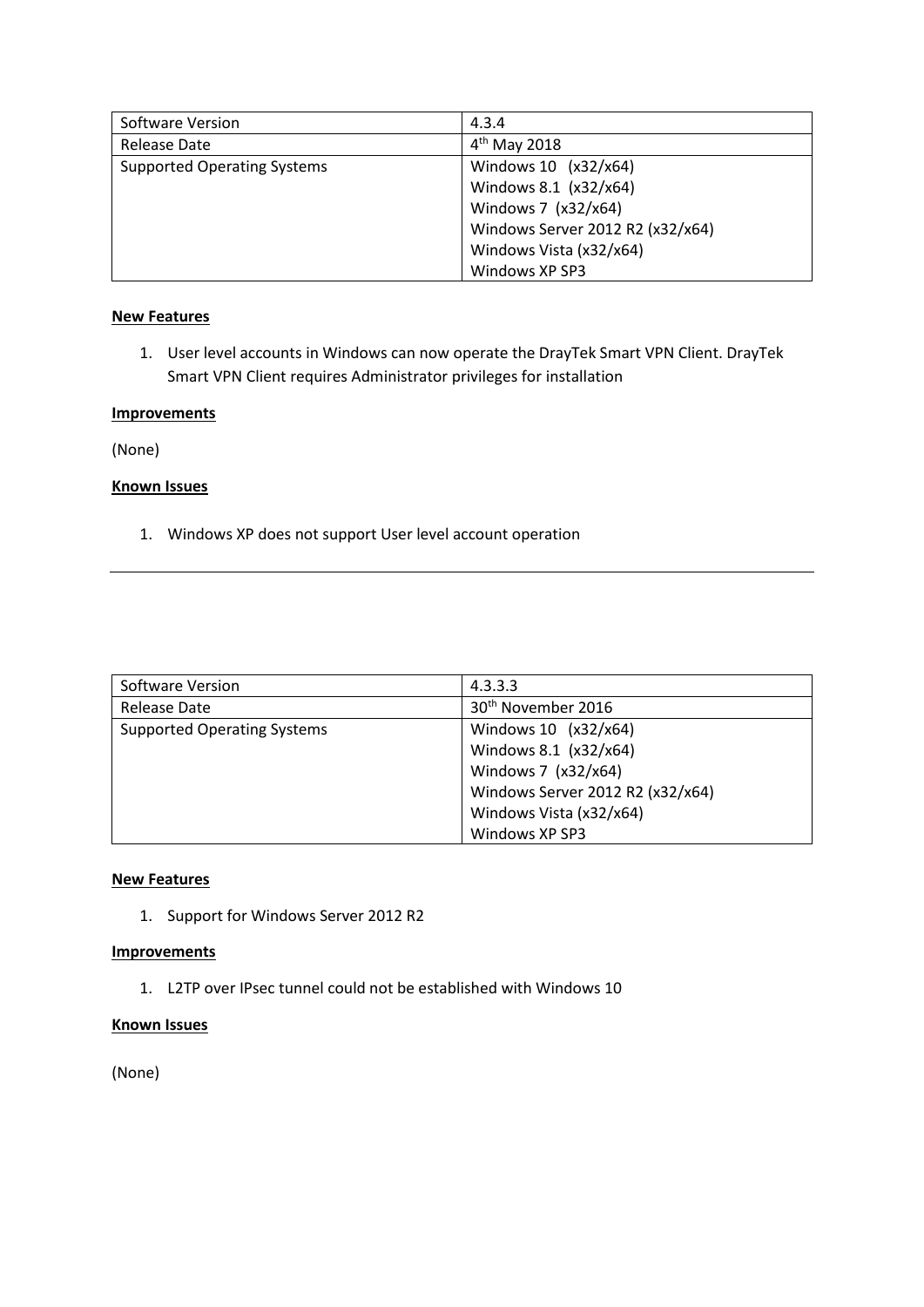| Software Version                   | 4.3.3.2                         |
|------------------------------------|---------------------------------|
| Release Date                       | 26 <sup>th</sup> September 2016 |
| <b>Supported Operating Systems</b> | Windows 10 (x32/x64)            |
|                                    | Windows 8.1 (x32/x64)           |
|                                    | Windows 7 (x32/x64)             |
|                                    | Windows Vista (x32/x64)         |
|                                    | Windows XP SP3                  |

**1.** VPN profiles now have an option to "Remember Password" per profile, so that users can be prompted to enter the password each time and will not be stored

### **Improvements**

- 1. SmartVPN could not be installed while a previous version of SmartVPN client was running
- 2. Removed "DES/3DES/AES only" security methods for Windows 7 and later OS because those options are no longer supported by the operating system
- 3. Username and Password settings for a VPN profile are now only shown when "Disable popup VPN information window..." is enabled when configuring a VPN profile
- 4. WINS address can now be configured in Windows 7 and later OS for SSL/PPTP/L2TP/L2TP over IPsec VPN profiles
- 5. If a port number is specified in the VPN Server IP/Host field (i.e. for SSL VPN), that setting is ignored when dialling an IPsec/PPTP/L2TP/L2TP over IPsec tunnel
- 6. SSL VPN tunnel now supports TLS 1.1 and TLS 1.2
- 7. DH Group 14 key exchange algorithm now supported
- 8. For SSL VPN tunnels "Enable SSL 3.0" is no longer enabled by default

#### **Known Issues**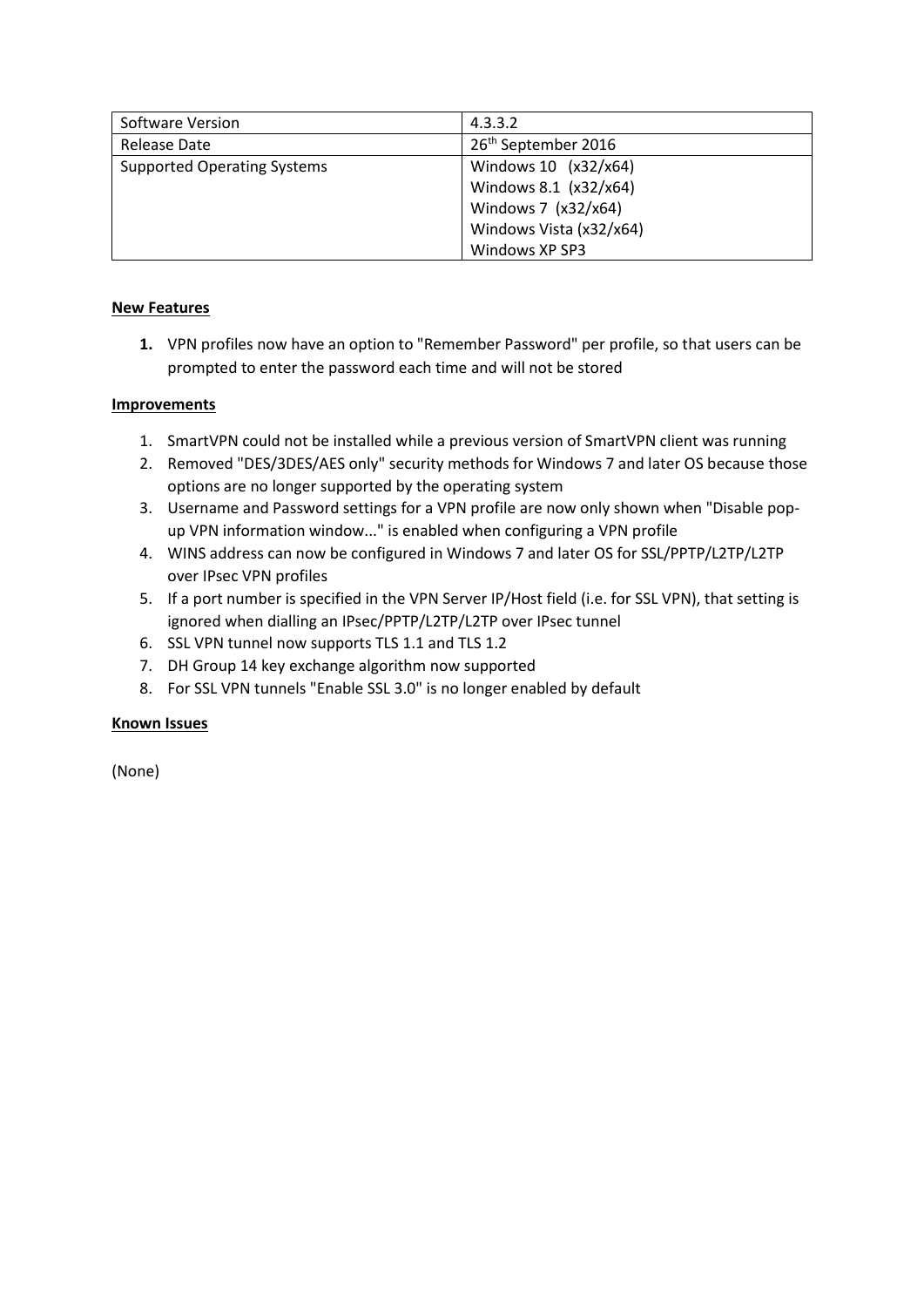| Software Version                   | 4.3.3.1                         |
|------------------------------------|---------------------------------|
| Release Date                       | 26 <sup>th</sup> September 2016 |
| <b>Supported Operating Systems</b> | Windows 10 (x32/x64)            |
|                                    | Windows 8.1 (x32/x64)           |
|                                    | Windows 7 (x32/x64)             |
|                                    | Windows Vista (x32/x64)         |
|                                    | Windows XP SP3                  |

(None)

# **Improvements**

- 1. Resolved Profile display issue in Windows 8/10 when changing "L2TP over IPsec" tunnel to "L2TP".
- 2. Routing table entry for SSL Tunnel was not cleared in Windows after tunnel disconnected.
- 3. Profiles are now displayed in alphabetical order.
- 4. SSL Tunnel keepalive function did not operate correctly.

# **Known Issues**

(None)

| <b>Software Version</b>            | 4.3.3.a                         |
|------------------------------------|---------------------------------|
| Release Date                       | 24 <sup>th</sup> September 2015 |
| <b>Supported Operating Systems</b> | Windows 10 (x32/x64)            |
|                                    | Windows 8.1 (x32/x64)           |
|                                    | Windows 7 (x32/x64)             |
|                                    | Windows Vista (x32/x64)         |
|                                    | Windows XP SP3                  |

# **New Features**

1. SSL Tunnel support added for Windows 10

# **Improvements**

(None)

# **Known Issues**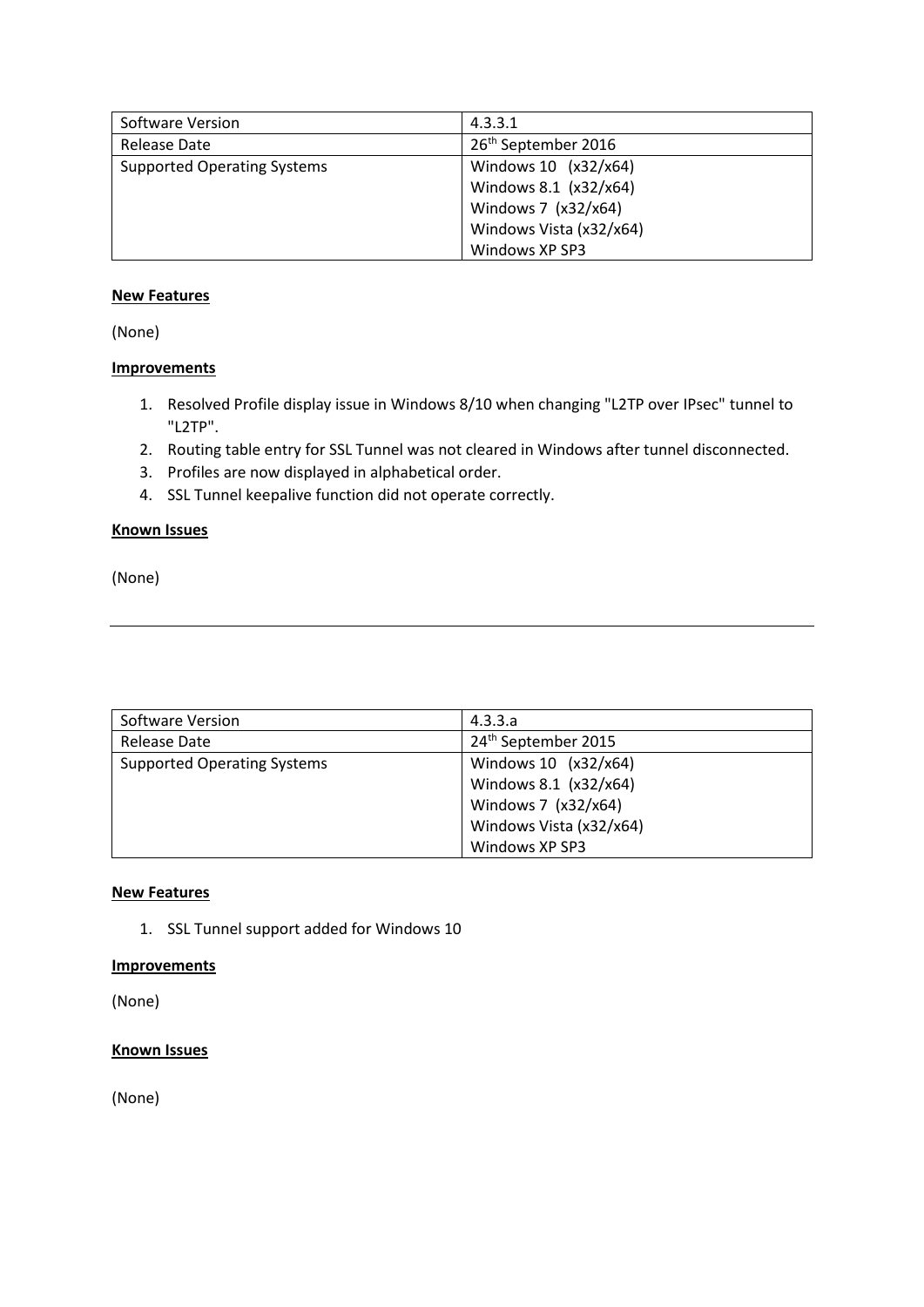| Software Version                   | 4.3.3                          |
|------------------------------------|--------------------------------|
| Release Date                       | 4 <sup>th</sup> September 2015 |
| <b>Supported Operating Systems</b> | Windows 8.1 (x32/x64)          |
|                                    | Windows 7 (x32/x64)            |
|                                    | Windows Vista (x32/x64)        |
|                                    | Windows XP SP3                 |

- 1. "Netbios over TCP/IP" option added for PPP type (L2TP, PPTP & SSL) VPN tunnels.
- 2. IPSec AES-256 encryption support added for Windows Vista / 7 / 8 / Server 2008.
- 3. IPSec through NAT options improved for Windows Vista / 7 / 8.
- 4. Added an option "Don't show this confirmation window again for this profile" which will stop the confirmation pop-up from displaying when connecting a configured VPN tunnel.

#### **Improvements**

- 1. The client is no longer closed when clicking the "X" button on the application window. To shut down the VPN client, right click the system tray icon and select Exit.
- 2. An IPsec tunnel could stop working due to the key updating too frequently.

#### **Known Issues**

(None)

| Software Version                   | 4.3.2.1                        |
|------------------------------------|--------------------------------|
| Release Date                       | 17 <sup>th</sup> February 2015 |
| <b>Supported Operating Systems</b> | Windows 8.1 (x32/x64)          |
|                                    | Windows 7 (x32/x64)            |
|                                    | Windows Vista (x32/x64)        |
|                                    | Windows XP SP3                 |

#### **New Features**

(None)

#### **Improvements**

1. Resolved an issue that could cause SmartVPN client applicatino to crash in some scenarios.

#### **Known Issues**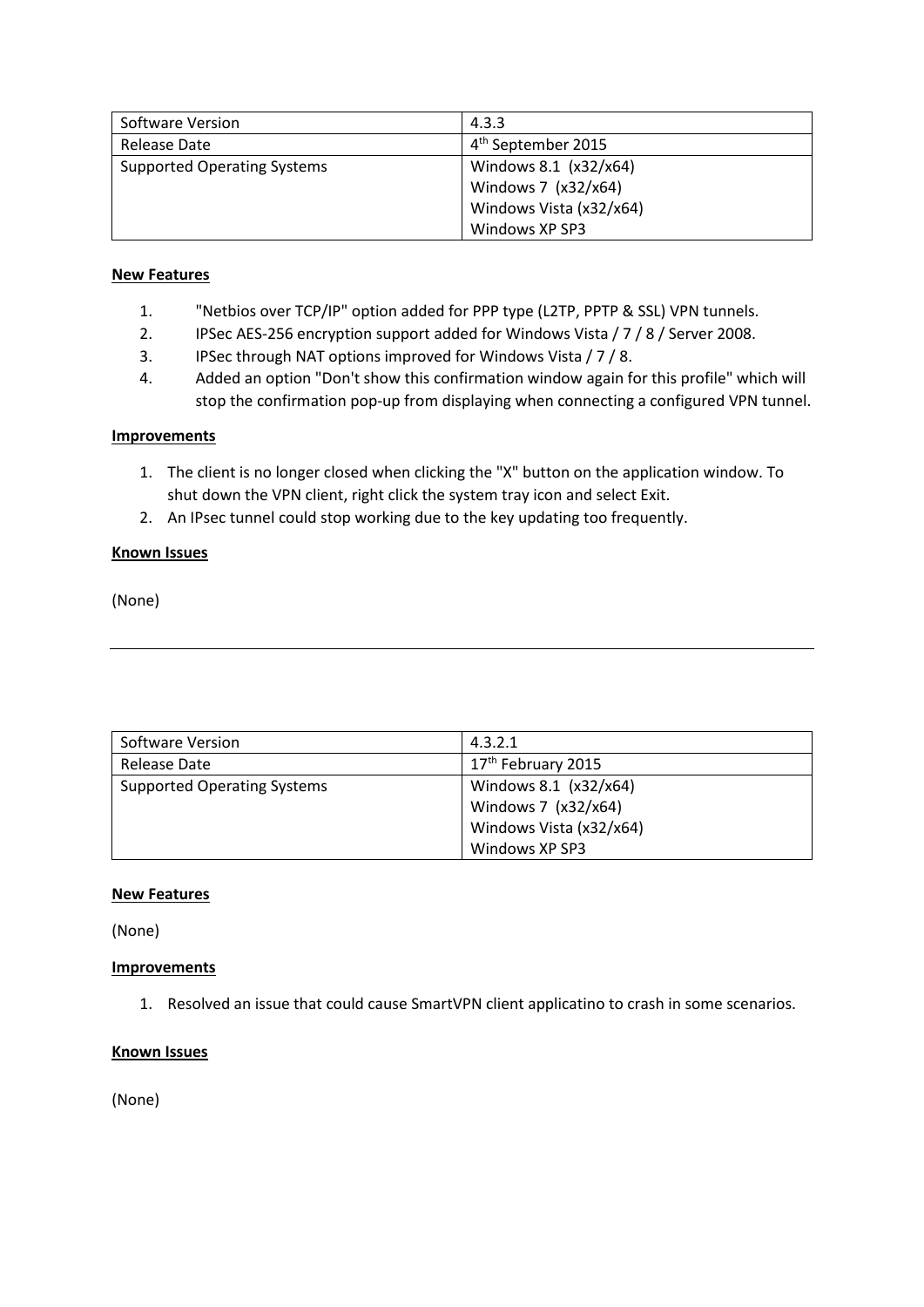| Software Version                   | 4.3.2.0                      |
|------------------------------------|------------------------------|
| Release Date                       | 7 <sup>th</sup> January 2015 |
| <b>Supported Operating Systems</b> | Windows 8.1 (x32/x64)        |
|                                    | Windows 7 (x32/x64)          |
|                                    | Windows Vista (x32/x64)      |
|                                    | Windows XP SP3               |

(None)

### **Improvements**

- 1. SSL3 now disabled in favour of TLS by default for SSL VPN.
- 2. Added an option to "Enable SSL3.0" for compatibility purposes.
- 3. Added an "Auto" option for MPPE Encryption setup in the PPTP Setup dialog.
- 4. The default MPPE Encryption setting for PPTP VPN connections is now "Auto".
- 5. Pressing the Enter key will no longer cancel a dialog box or the VPN dialup process.

#### **Known Issues**

(None)

| Software Version                   | 4.3.1.0                      |
|------------------------------------|------------------------------|
| Release Date                       | 29 <sup>th</sup> August 2014 |
| <b>Supported Operating Systems</b> | Windows 8.1 (x32/x64)        |
|                                    | Windows 7 (x32/x64)          |
|                                    | Windows Vista (x32/x64)      |
|                                    | Windows XP SP3               |

#### **New Features**

(None)

#### **Improvements**

- 1. SSL Tunnel performance improved for new models:
	- a. Vigor 2860 / Vigor 2925: Version 3.7.6 and above
	- b. Vigor 2960 / Vigor 3900: Version 1.0.9 and above

#### **Known Issues**